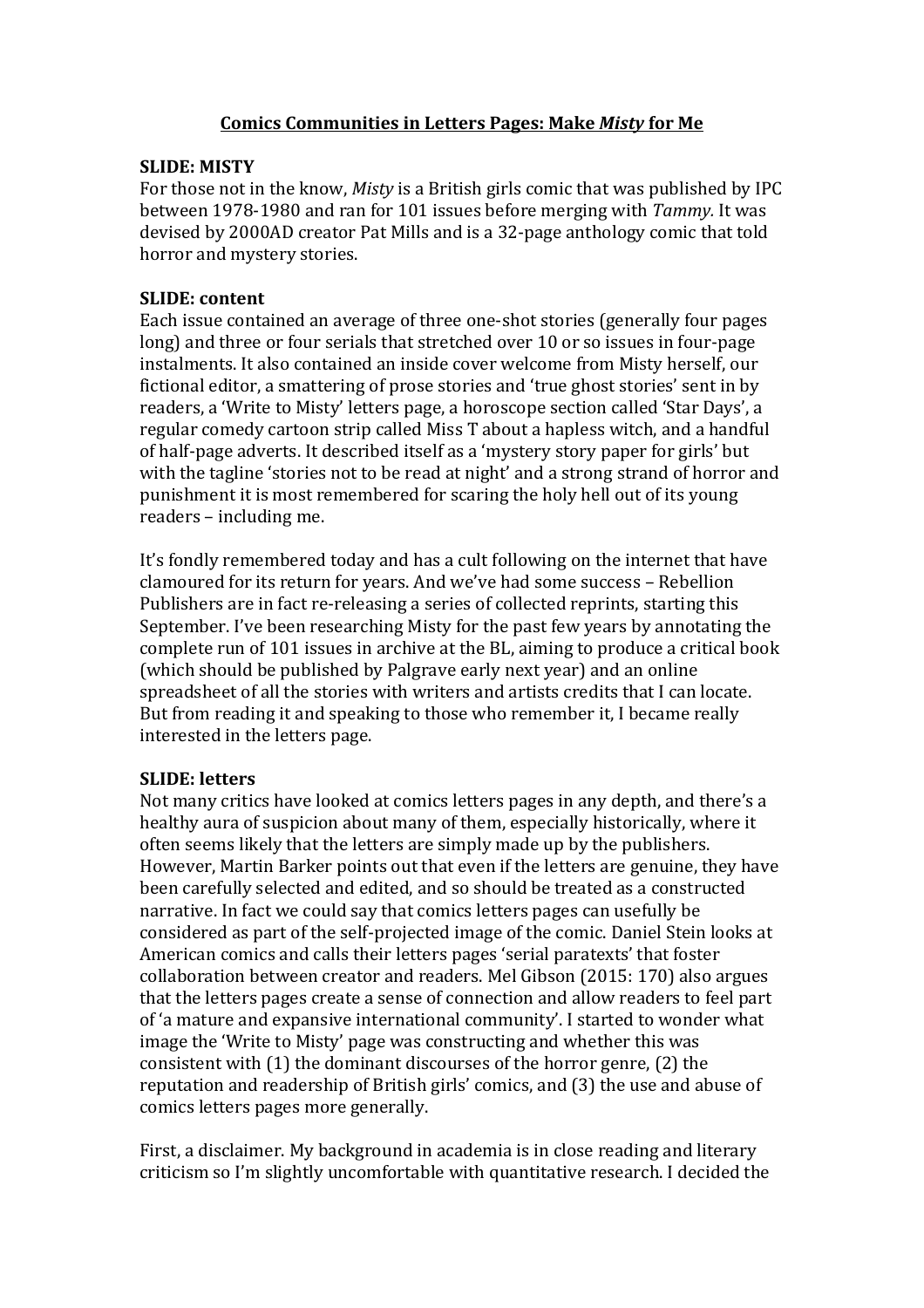best path for me would be, rather than devising and then hunting for particular set of criteria, instead to make cumulative notes of the content of the letters pages and use these to see if any patterns emerged. So I started, as is generally best, at the beginning, and worked my way through the complete corpus of 90 or so letters pages (as they begin with issue 8). When I'd finished, I tested my conclusions against pages selected from random issues.

The 'Write to Misty' letters page appears in nearly every issue from #8 (25 March 1978) onwards [not in #20], offering £5 for the Star Letter and £2 for every one printed. It covers either a double or single page and contains a picture of Misty and an average of 6 letters. At its peak Misty claims she receives 500 letters per week (#90). Reading the printed selection reveals an active, empowered and diverse audience.

## **SLIDE**

The very first letters page (#8) contains the seeds of nearly all the different themes that would appear in the remaining 93 issues of the comic's run. Star letter – telekinesis and praise for Moonchild Misty Medicine – overactive thyroid but cheered by Misty Is he a cissy? – Boy who read his sister's copy and thought it was great Misty fever – discovered Misty when ill and loved it Riddle – answer is Misty Maggie and Marcella – reader Maggie shares the protagonist's name in 'Paint it Black' and concludes it will be interesting to see what happens to her each week Fright of the Dog – pet dog frightened by gargoyles Tops – praise for the scary stories in Misty True or Not – do you make up your own stories? And think you're pretty Best ever – Praise for Misty and Cult of the Cat Spooktacular – poem in praise of the comic

These letters are, of course, not just selected by the editors of *Misty* (or even potentially written by them) but also have the effect of encouraging more of the same type.

## **SLIDE**

As such they are used to construct a particular self-image for the comic that continues throughout its entire run, and which is built around the following six ideas (and please excuse my tendency towards alliteration): creativity; curiosity; connection; community and conversation; comment and criticism; and compass.

The figures are taken from a sample of every tenth issue (and although expressed as percentages don't add up to 100 because many letters fall into more than one category) – but should give you a sense of how often these themes appeared.

If we refer back to the original first letters page we can find that these categories fit their content in the following ways.

Creativity comes out through the riddle and the poem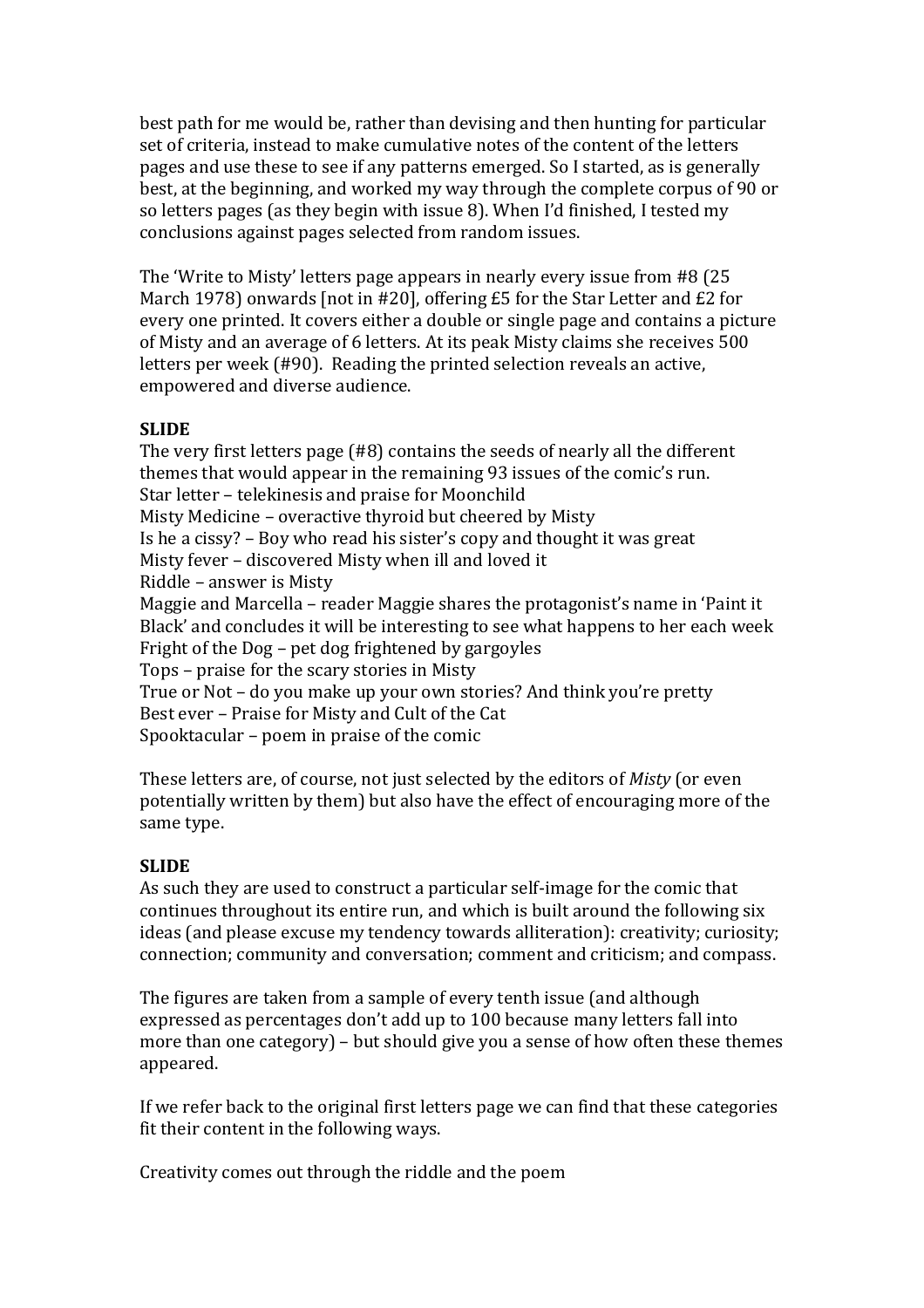Curiosity in 'True or Not', which asks who makes up the stories

Connection via shared names, and the reader's dog's behaviour, and the role the comic has played in cheering up the two readers who are ill

There's nothing that supports community but as this is the first letters page and a dialogue has yet to begin this is not surprising

Comment and criticism are present in the discussion of telekinesis and the praise for particular stories

And compass of both age and location through the male reader and the reader in Dublin.

These categories were derived from surveying the whole run and they became the basis for my research and I began to look more closely at the dialogue taking place within each.

# **SLIDE: Creativity**

*Misty*'s readers are an imaginative lot and creative work features in almost every issue. Poems are the most common, of various types (especially acrostic) and almost all of them are either about Misty herself or addressed directly to her. Readers engage with the comic's tone and language and bring in suitable mythic references, like this example on the left which includes fog, nymphs, the ocean and so forth.

Other subjects do of course feature, such as 'What is an image?' (Deborah Matthews, #47), spiders (Arlene Russo, #45), Miss T (Sarah Moolla, #70). Nightmares (Amanda Neai\*, #76), and a reprimand for readers who do not reserve their copies (Joanne Darkins, #94). Poems also create dialogue with each other, for example this 'Black is the colour….' piece which was followed a few months later by a different reader's poem 'Red is the colour…' However they always revolve around the themes and aesthetic of *Misty*. As well as rhyming verse there are prose poems and epistles, also written in the mythic style of Misty's own introductions to each issue, like this example from Christine Fortune.

## **SLIDE:**

There are also more innovative formats that try to capture what *Misty* means to its readers. In #27 a reader describes *Misty* as a cake recipe 'Add 2 ounces of terror to 1 ounce of horror…' (Misty Fan, #27)

And as well as written work, *Misty* inspires creativity of different types such as sisters Yvonne and Adele who taped the stories and added sound effects; a mother who writes in about a play her children wrote, and other less dramatic, but still creative responses. In #29 Kaye Shirley sends in her 'Misty comic review' which sums up what has happened so far in all the serialised stories, and in #26 J.F.D. Wood works out the cost of each word based on the 8p cover price and concludes that one word of *Misty* costs just 1/800 of a penny and that readers should stop complaining about the cost. Later in the comic's run jokes also begin to appear, printed under headings such as 'Ghostly gags' and 'Ghastly gags' (#66).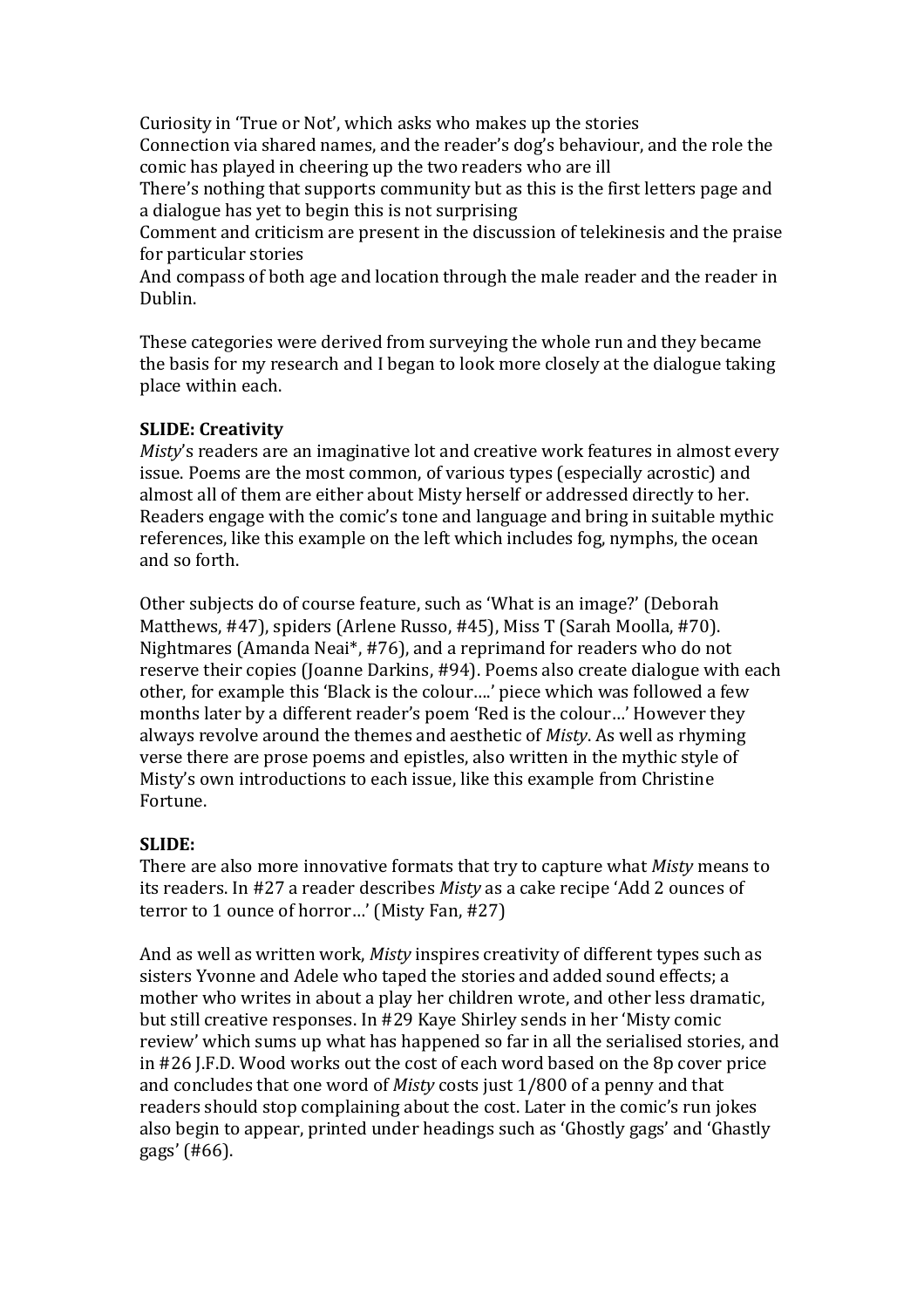There is also use of critical and intertextual thinking to navigate the comic. Claudette Young writes in to point out the visual similarities between Mr Walenski's secret (#\*) and Anne Frank, (#74); Susan Collinge links the story 'Welcome Home' (\*) to Greek myth (#76); and Joanne Harrison provides information about children who have been brought up by wolves, relating to the story 'Wolf Girl'. Misty responds to these sorts of observations and so encourages this sort of creative critical and intertextual thinking

# **SLIDE: Curiosity**

As the creative work shows, Misty herself is the focus for many readers, whose interest in her ranges from the curious to the obsessive. Mel Gibson's study of comics readers' memories draws on several interviews with lesbian participants to demonstrate their resistive readings of heterosexual comics stories, and of course includes a mention of *Misty* for example from Elsa who says 'I fancied Misty like mad' (2015: 133). Numerous letters compliment Misty on her beauty, and speak about their connection with her, of which these are just a few examples.

Many letters also contain direct questions about Misty's background and origins and there is an overwhelming desire throughout to know who she is and for more information. Misty generally answers, but seldom gives anything away, responding for example 'very close to the truth' to readers who try and guess her origins. For example in #26 Jane Rooney writes to ask how old Misty is, with a request to 'please answer the question'. Misty replies '*Child of the mists, born on the very first midnight hour, I am as old as time itself, Jane - Misty.'* Similar questions continue throughout the entire run, such as the colour of her eyes, her star sign, whether there is TV or radio in the Cavern of Dreams, or the name of her cat (after noting she is holding one in a picture).

Other questions are more confrontational in pointing out inconsistencies or improbabilities, and test the boundaries of fiction and reality. For example Malgosia Cywinska (#44) asks '…where are The Pool of Life, The Cavern of Dreams and all those other places you talk about… Please tell me so I can see you in real life and help you unpack all those letters.' And Misty responds with the parable of '*the man who wandered the world for a lifetime looking for Happiness and came home only to find it was in his own back garden all the time?'*  saying that her misty world is '*a bit like that'.*

Effectively, readers want to know Misty's story while being aware that this can never be possible (literalising the Derridean *aporia* of texts) – and so the fragments of information offered become more like moves in an ongoing game between writer and reader. Molly Adesigbin (#40) points out that telling her story would make Misty 'not mysterious or mystic any more' and A. Twiselton (#22) summarises this perfectly in the final quote here, saying 'I hope you *don't*  tell us your story because I like to think of you as something strange with no story to tell.'

In this way *Misty*'s readers help to construct the character's identity, shaping it by the questions they ask, and by putting forward their own ideas.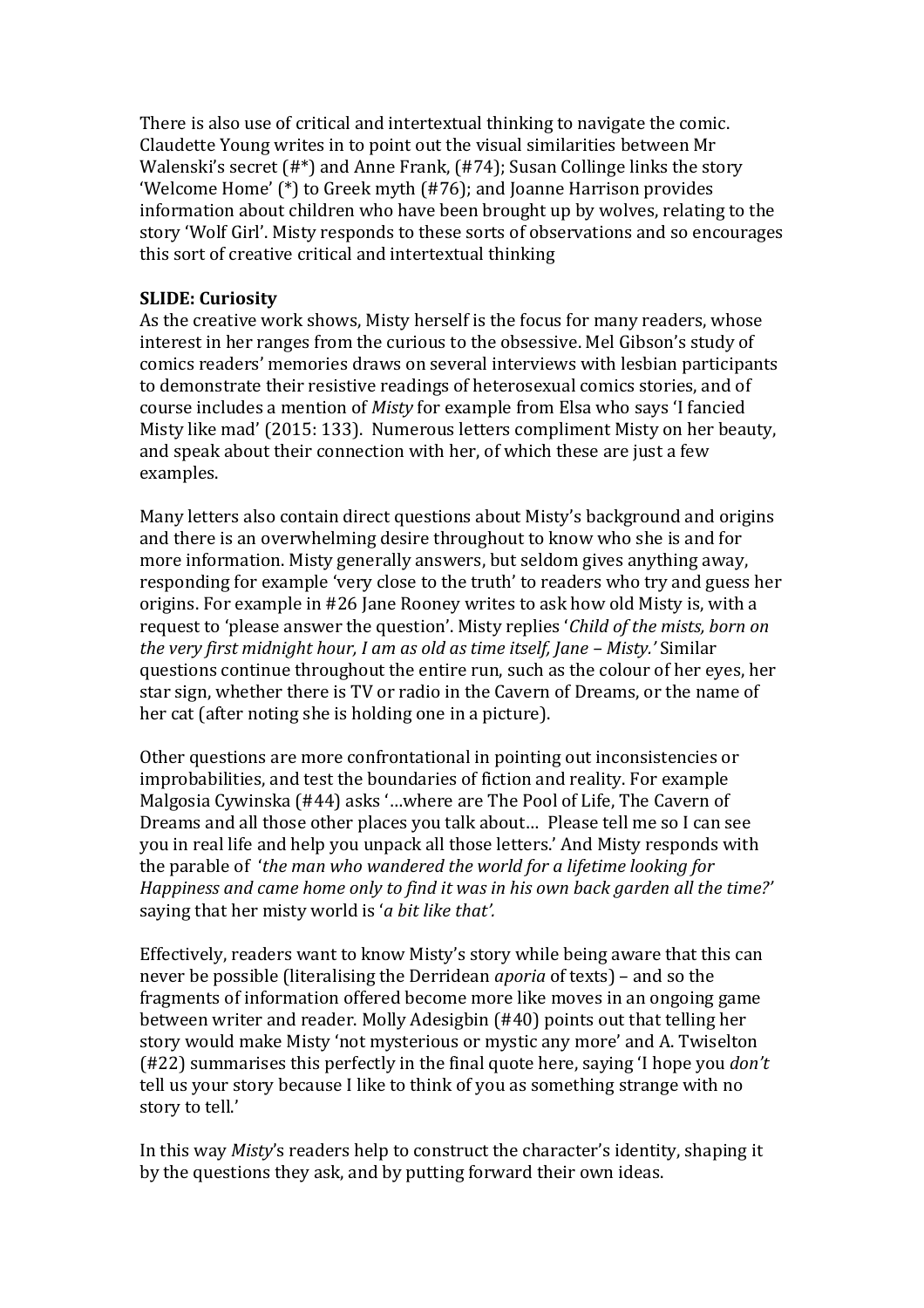### **SLIDE: Connection**

The readers are also keen to point out connections between their lives and the stories and to share ways in which these have helped them navigate problems and fears. It's often based on names or scenarios. Readers such as Tula \* (#35) and Nicola \*\* (#66) identify with their counterparts in 'The Black Widow' and 'Cult of the Cat', and Deirdre Marris (#27) identifies with Cult of the Cat in more embarrassing terms as she has an occasional long hair growing out of her cheek and wonders 'whether I have been chosen […] to be a servant of Bast…'

A trend for sharing unusual names takes over around #67 where Effie \* identifies with the use of her name and trickles on into later issues, also extending to surnames (Notwithit, #75 and Kitcat, #76).

Readers also find echoes of the stories in their daily lives. After reading 'The Haunting of Hazel Brown' in which a glove chases the protagonist, Lesley Mouncer (#53) writes in 'I kept looking over my shoulder to make sure my glove wasn't following me and then one day . . . it WAS! I ran downstairs to try and get rid of it but it followed me. […] I've never been so scared in my life.' – she explains that after tidying her sewing kit both glove and foot got caught up in some loose black cotton. More movingly, Gwen Howard (#57) shares her experience about the death of her pet Goldie and Michelle Findlay also (#55) writes that she understood 'Whistle and I'll Come' only after her rabbit died

Readers also share phobias and fears (such as Janet Palmer's claustrophobia, #11) and the cathartic value of *Misty*'s stories and her soothing character is clear from numerous letters, such as Stephanie Moss's, shown here. Misty is a reassuring presence, which perhaps explains readers sharing problems that worry them, for example Fiona Ware's (#54) concerns about the 'queer feeling' of déjà vu she experiences.

It seems that *Misty* has a big impact on its readers' lives and attitudes and that they are as keen to find themselves in its pages as they are to learn more about Misty. As Tabitha Troughton concludes her poem (#55):

'…Misty is a mystery. Who is Misty? Who? Could the lovely Misty be In some strange reality – you?'

## **SLIDE: Community and conversation**

As well as finding themselves in Misty there is a strong sense of community and conversation on the *Misty* letters page and when subjects are raised these are often picked up by other readers, such as a debate about déjà vu which runs across more than ten issues. As well telling Misty about the comics societies and *Misty* fan clubs they have set up (Joanne Burns, #59; #96), girls and boys also talk to each other through the letters page, inviting them to join these groups (Kathleen Pittaway, #95; Edmund Marmse, #96), sharing or selling previous issues, or responding to letters and opinions. Sometimes letters are not even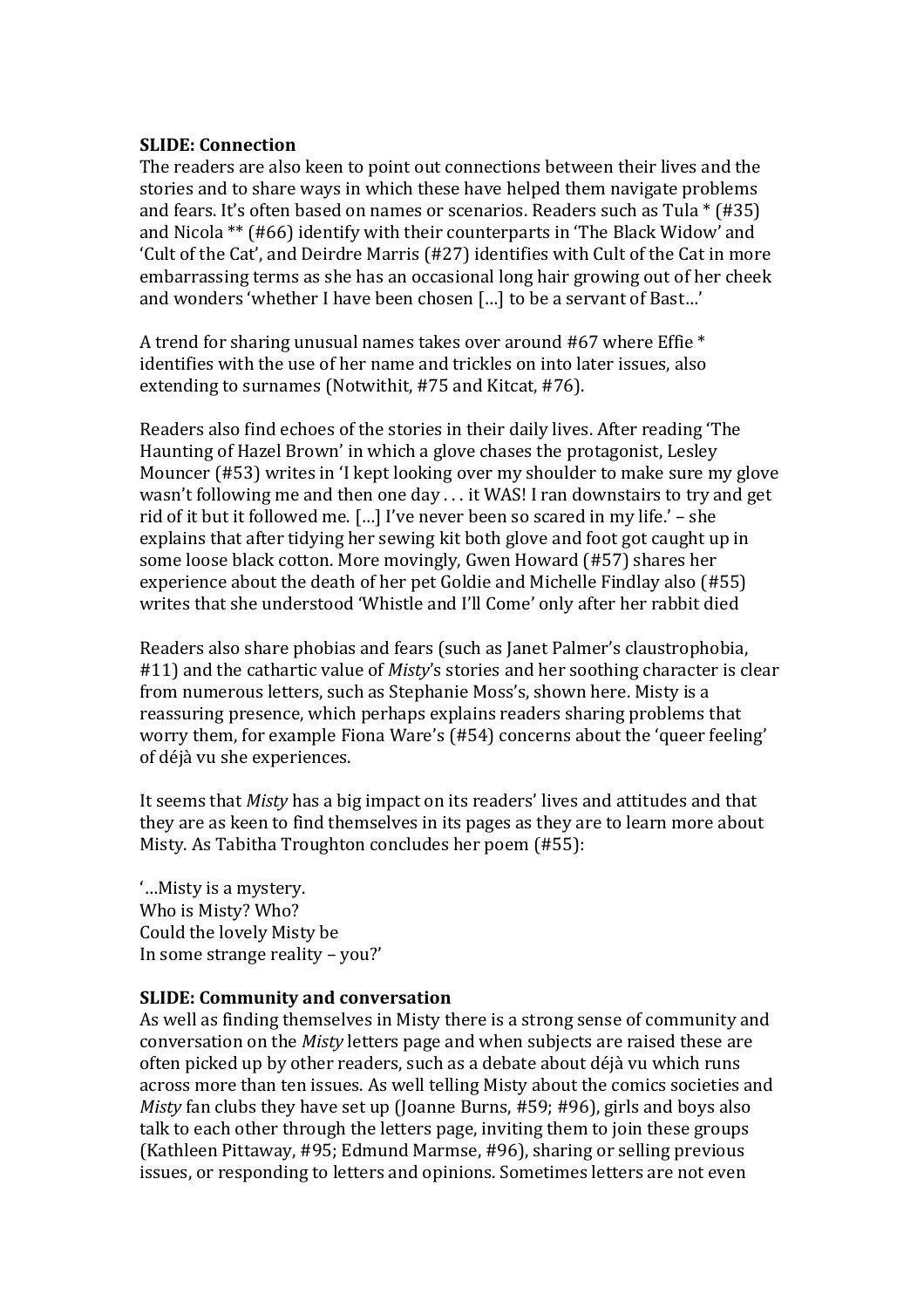addressed to Misty but instead to other readers. There are direct challenges and debate about previous opinions, for example 'I noticed Clare Harris's letter about bringing back Miss Nocturne and I fully agree with her…' ('Countess' Kathleen Pittaway, #95) or 'Your reader was wrong when she said there were only two other ways of killing vampires other than a stake through the heart.' (Nichola Layzell, #95).

Across periods of many months, readers enter into dialogue with each other: lending or selling annuals and back issues, setting up independent comics clubs and reading groups and inviting their peers to join, responding directly to other readers' letters, and debating the opinions and preferences expressed. The *Misty*  community thrives on both conversation and challenge.

### **SLIDE: Comment and criticism**

*Misty* encourages critical comment, as the voting coupon included on each letters page demonstrates and participation is encouraged, for example Miss T is drawn saying 'Come on, now, Misty and me want you to fill in this coupon!' (#16) and Misty rewards those who have sent theirs in with a namecheck (#48). Obviously there is lots of praise, but *Misty* does not seem shy about printing negative comments. Various aspects come under fire, such as Wendy the Witch who is 'too babyish' for Jennifer Watts (#65), the comic's layout (the Star Days horoscopes and splash pages are deemed a 'waste of space' and 'disgraceful' by Lorraine Forbes, #97), specific details or errors made in stories (#75) and some of the endings (#99). The tone of *Misty* is something readers are conscious of and anxious to protect from any perceived damage, such as Elisabeth Kendall's letter (#93) which praises the magazine but then complains about the pop culture content of the 'Magic Circle' game 'Not what we expect from you at all. I will have to rewrite the cards.'

#### **SLIDE**

Like all good debate, though, there are a number of controversies when readers disagree and things sometimes get personal. The letter from 'Jennifer' (#34) is the most controversial:

I don't suppose you'll print this, you're probably too cowardly, but I want to tell you I think your comic is appalling, really awful and makes me want to be sick. Your comic should be banned. I expected the comic to be about witches and spooky but nice stories. But no. Take for instance your 15<sup>th</sup> July issue with the pet shop story. It upset me – the poor mouse – and I know many girls feel the same way so make the comic better and print this letter. P.S. Get this printed!

Misty responds that she has printed this because it is 'the only' letter like it she has received since Misty started, pointing out that justice was done in this story to the children who killed the mouse, and asking what other readers think? And they tell her. 7 issues later (#41) Misty dedicates nearly the entire letters page to a 'small selection' of readers' responses, saying she has been overwhelmed with letters in a ratio of thirty to one against Jennifer's opinions. These letters range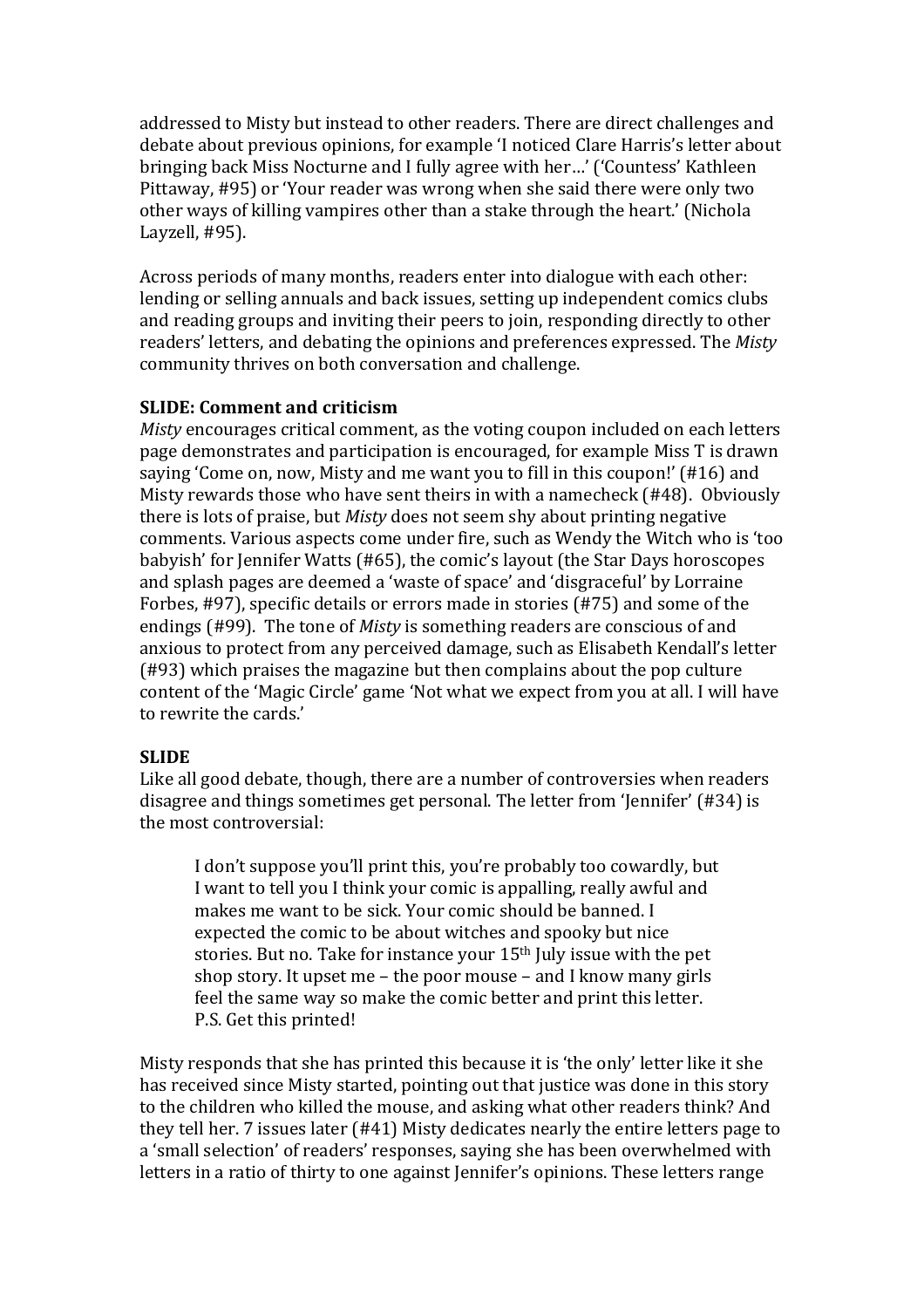from the pragmatic to the 'disgusted', and 'appalled', and attack Jennifer's 'childish' notions of ghost stories and lack of imagination. Really interestingly though, the subject comes up again in #50 where Misty is then critiqued by two readers for printing so many letters against Jennifer: 'even if her letter was a bit nasty weren't you also nasty to print so many letters criticising her' (Linda Mansfield) and pointing out that readers are invited to give their opinions (Ann Heron).

*A similar process happens again around issue 94 when Tina Pym complains about the comic. And a spirited defence of the character Miss T takes place in late 1979 after a letter from Amanda Starling (\*) says she is rubbish. This dominates the letters page for three issues (#89-#91) with poems and lively letters both for and against. In the final count Misty claims that 270 people support Miss T with just 26 against: 'a victory for the little witch of more than ten to one'.* 

So as well as containing a lot of compliments, 'Write to Misty' does not shy away from printing negative comment and even personal abuse directed at Misty herself and her readers. She could even be accused of stirring up controversy by inviting argument, but does not exercise unilateral power; instead appealing to readers to respond to and defend her position. However, she does justify and explain herself when directly confronted – for example explaining that the number of letters against Jennifer that were printed was reflective of the total received.

### **SLIDE: Compass**

Finally, the letters page demonstrates that the compass of *Misty*'s readership covers diverse ages, genders and locations. Misty claims that, based on her post, she has readers aged 7-21 (#10), but readers complain throughout that their parents, teachers and brothers steal it, as we can see in this poem.

*There is also 70 year old reader Mrs Beatrice Woodman (#37) and Karen Cunningham's 85-year old gran who has started putting in her own order (#52). At the other end of the scale there are letters from 10-year-old Nicola Jackson (praising Miss T) and 9-year-old Elizabeth Tring asking if Misty could 'put the most scary stories at the beginning and the less scary ones at the end so's I can get to sleep at night.' (#84).* 

Different class demographics are also present, such as second-year University student Patricia Tierney who thinks *Misty* is a good weekly for *anyone* to read' (#22), and Ross M.W. Wallace writes to say he and his University friends all read it and 'the youngest is 21' (#71). Male readers of *Misty* also come in all ages, and is just as dedicated as the girls: Catrina Binky exposes her Dad as 'a real Misty fan. […] [who] cuts up the mag, and is making a great scrapbook of all the stories stuck together to make full-length picture strips.' (#72). Edmund Harmse (#96) writes from his home in South Africa that he has set up a *Misty* fan club, and the global reach of *Misty* is also obvious with letters from all of these locations. The compass of Misty's readership thus takes in a wide spread of ages, genders and locations and is summed up best, perhaps, in Misty's response to Chantal